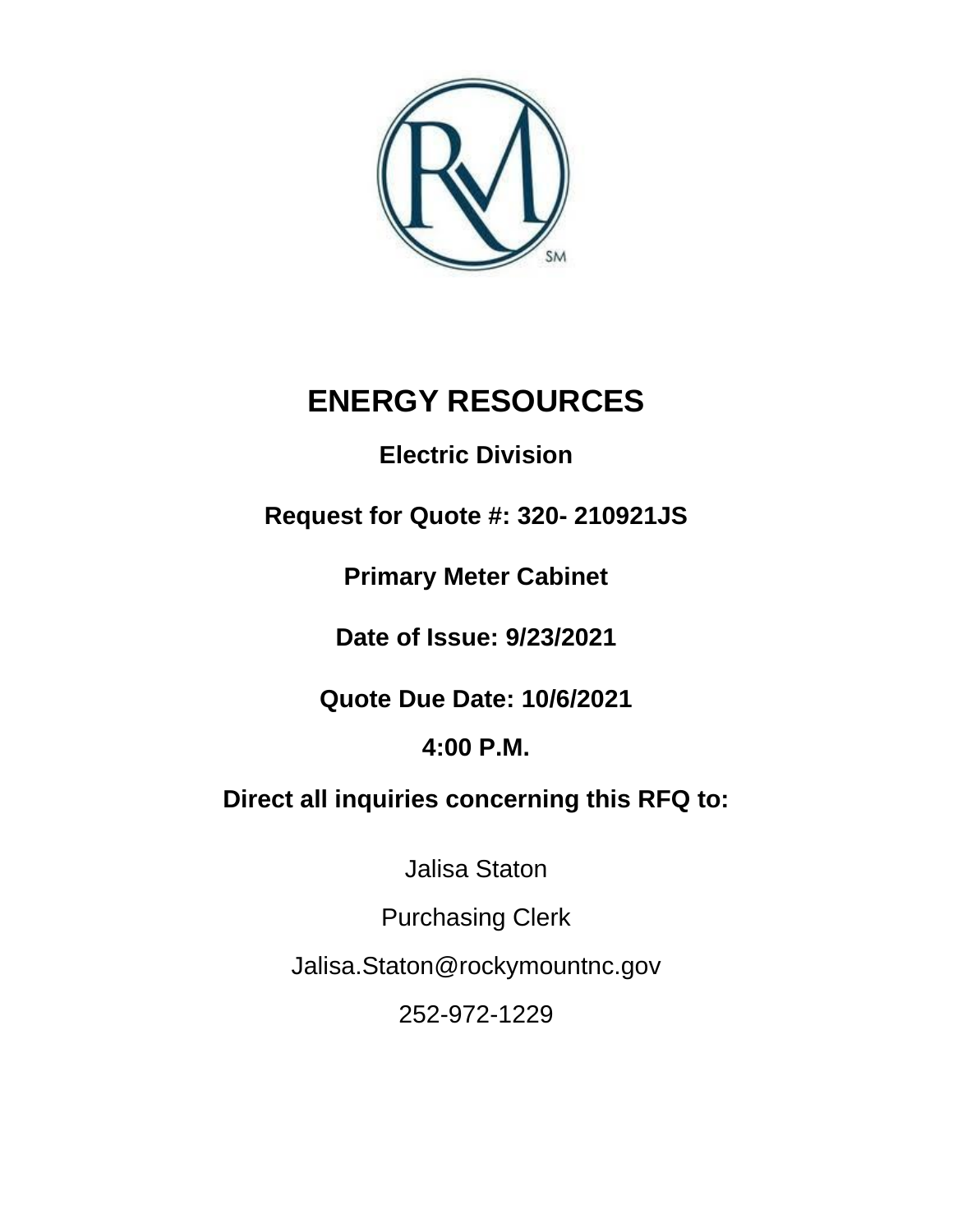

## **Request for Quote # 320-210921JS** \_\_\_\_\_\_\_\_\_\_\_\_\_\_\_\_\_\_\_\_\_\_\_\_\_\_\_\_\_\_\_\_\_\_\_\_\_\_\_\_\_\_\_\_\_\_\_\_\_\_\_\_\_\_

For purchasing division processing, please provide your company's Federal Employer Identification Number or alternate identification number (e.g. Social Security Number). Pursuant to North Carolina General Statute 132-1.10(b) this identification number shall not be released to the public. **This page will be removed and shredded, or otherwise kept confidential**, before the procurement file is made available for public inspection.

> **This page is to be filled out and returned with your bid. Failure to do so may subject your bid to rejection.**

> > **ID Number:**

\_\_\_\_\_\_\_\_\_\_\_\_\_\_\_\_\_\_\_\_\_\_\_\_\_\_\_\_\_\_\_\_\_\_\_\_\_\_\_\_\_\_\_\_\_\_\_\_\_\_\_\_\_\_ Federal ID Number or Social Security Number

\_\_\_\_\_\_\_\_\_\_\_\_\_\_\_\_\_\_\_\_\_\_\_\_\_\_\_\_\_\_\_\_\_\_\_\_\_\_\_\_\_\_\_\_\_\_\_\_\_\_\_\_\_\_ Vendor Name

*"All bidders are hereby notified that they must have the proper license as required under the North Carolina laws. All prospective contractors shall be responsible for complying with state law and local ordinances."*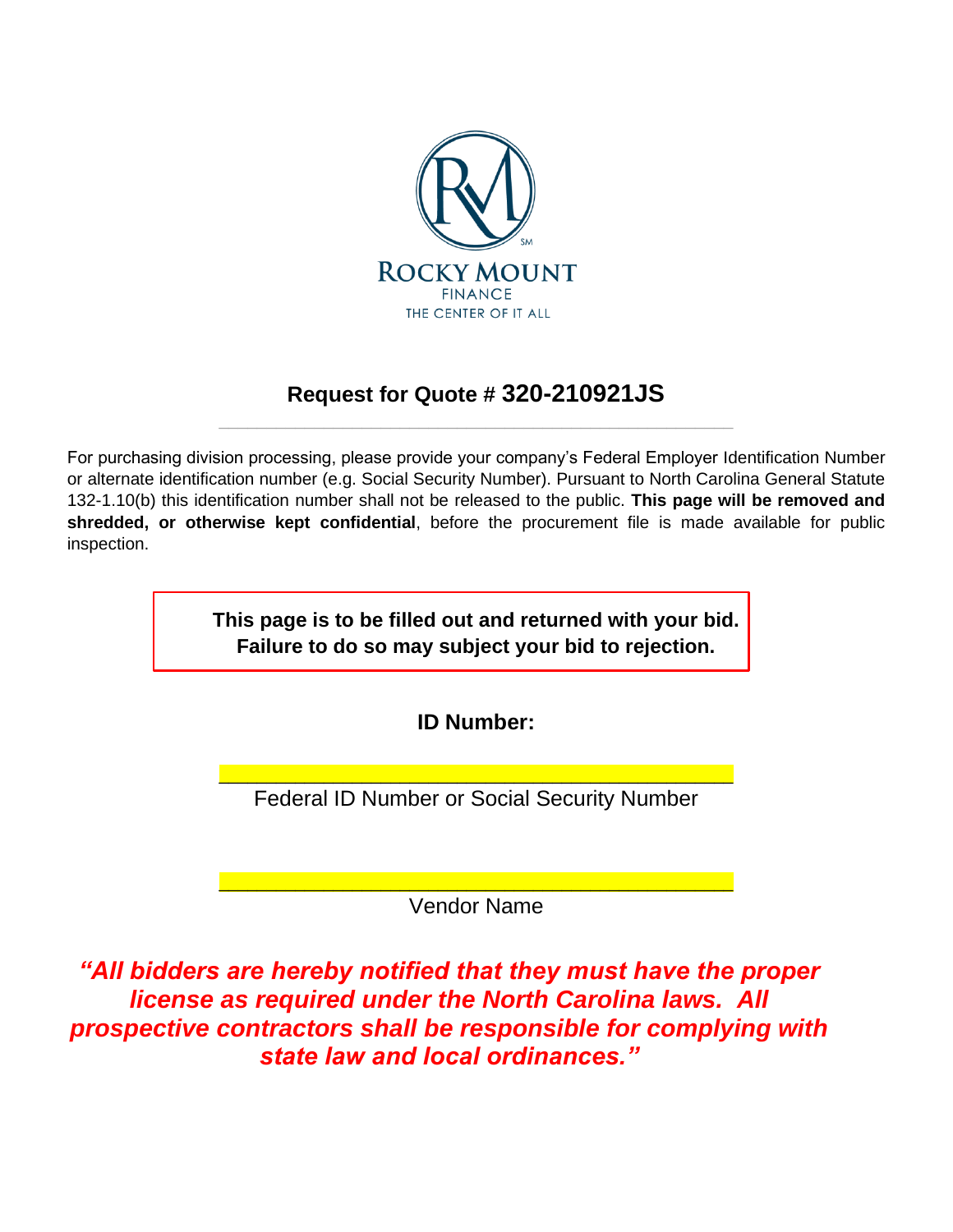|                                            | <b>City of Rocky Mount</b><br><b>Electric Division</b> |
|--------------------------------------------|--------------------------------------------------------|
| Refer ALL Inquiries regarding this RFQ to: | Request for Quote # 320-210921JS                       |
| Jalisa Staton                              | Quotes will be due: 10/6/2021                          |
| <b>Purchasing Clerk</b>                    | <b>Contract Type: Purchase</b>                         |

#### **EXECUTION**

In compliance with this Request for Quote, and subject to all the conditions herein, the undersigned Vendor offers and agrees to furnish and deliver any or all items upon which prices are quoted, at the prices set opposite each item within the time specified herein. By executing this quote, the undersigned Vendor certifies that this quote is submitted competitively and without collusion (G.S. 143- 54), that none of its officers, directors, or owners of an unincorporated business entity has been convicted of any violations of Chapter 78A of the General Statutes, the Securities Act of 1933, or the Securities Exchange Act of 1934 (G.S. 143-59.2), and that it is not an ineligible Vendor as set forth in G.S. 143-59.1. False certification is a Class I felony. Furthermore, by executing this quote, the undersigned certifies to the best of Vendor's knowledge and belief, that it and its principals are not presently debarred, suspended, proposed for debarment, declared ineligible or voluntarily excluded from covered transactions by any Federal or State department or City department. As required by G.S. 143-48.5, the undersigned Vendor certifies that it, and each of its sub-contractors for any Contract awarded as a result of this RFQ, complies with the requirements of Article 2 of Chapter 64 of the NC General Statutes, including the requirement for each employer with more than 25 employees in North Carolina to verify the work authorization of its employees through the federal E-Verify system. G.S. 133-32 and Executive Order 24 (2009) prohibit the offer to, or acceptance by, any City Employee associated with the preparing plans, specifications, estimates for public Contract; or awarding or administering public Contracts; or inspecting or supervising delivery of the public Contract of any gift from anyone with a Contract with the City , or from any person seeking to do business with the City . By execution of any response in this quote, you attest, for your entire organization and its employees or agents, that you are not aware that any such gift has been offered, accepted, or promised by any employees of your organization. **Do you have a financial interest or tangible personal benefit with a city of Rocky Mount employee, officer, or agent? \_\_\_\_ Yes \_\_\_\_ No If yes note the employee, officer, or agent; department; and the perceived or**  actual conflict of interest. **Quarter** 

#### **Failure to execute/sign quote prior to submittal shall render quote invalid and it WILL BE REJECTED. Late quotes cannot be accepted.**

| <b>VENDOR:</b>                                                                                             |                          |                           |      |  |
|------------------------------------------------------------------------------------------------------------|--------------------------|---------------------------|------|--|
| <b>STREET ADDRESS:</b>                                                                                     |                          | $P.O.$ BOX:               | ZIP: |  |
| CITY & STATE & ZIP:                                                                                        | <u>TELEPHONE NUMBER:</u> | <b>TOLL FREE TEL. NO:</b> |      |  |
| <b>PRINCIPAL PLACE OF BUSINESS ADDRESS IF DIFFERENT FROM ABOVE (SEE INSTRUCTIONS TO VENDORS ITEM #11):</b> |                          |                           |      |  |
| <b>PRINT NAME &amp; TITLE OF PERSON SIGNING ON BEHALF OF VENDOR:</b>                                       |                          | <b>FAX NUMBER:</b>        |      |  |
| <b>VENDOR'S AUTHORIZED SIGNATURE:</b>                                                                      | DATE:                    | EMAIL:                    |      |  |

Offer valid for at least 60 days from date of quote opening, unless otherwise stated here: \_\_\_\_\_\_ days.

#### **ACCEPTANCE OF QUOTE**

If any or all parts of this quote are accepted by the City of Rocky Mount, an authorized representative of the City of Rocky Mount shall affix his/her signature hereto and this document and all provisions of this Request for Quote along with the Vendor response and the written results of any negotiations shall then constitute the written agreement between the parties. A copy of this acceptance will be forwarded to the successful Vendor(s).

| <b>FOR CITY USE ONLY:</b> Offer accept and Contract awarded this | day of | 20 | as indicated on the attached |
|------------------------------------------------------------------|--------|----|------------------------------|
| certification, by                                                |        |    |                              |
|                                                                  |        |    |                              |

#### **(Authorized Representative of City of Rocky Mount)**

**\_\_\_\_\_\_\_\_\_\_\_\_\_\_\_\_\_\_\_\_\_\_\_\_\_\_\_\_\_\_\_\_\_\_\_\_\_\_\_\_\_\_\_\_\_\_**

**PRE-AUDIT:** This instrument has been preaudited in the manner required by the Budget and Fiscal Control Act.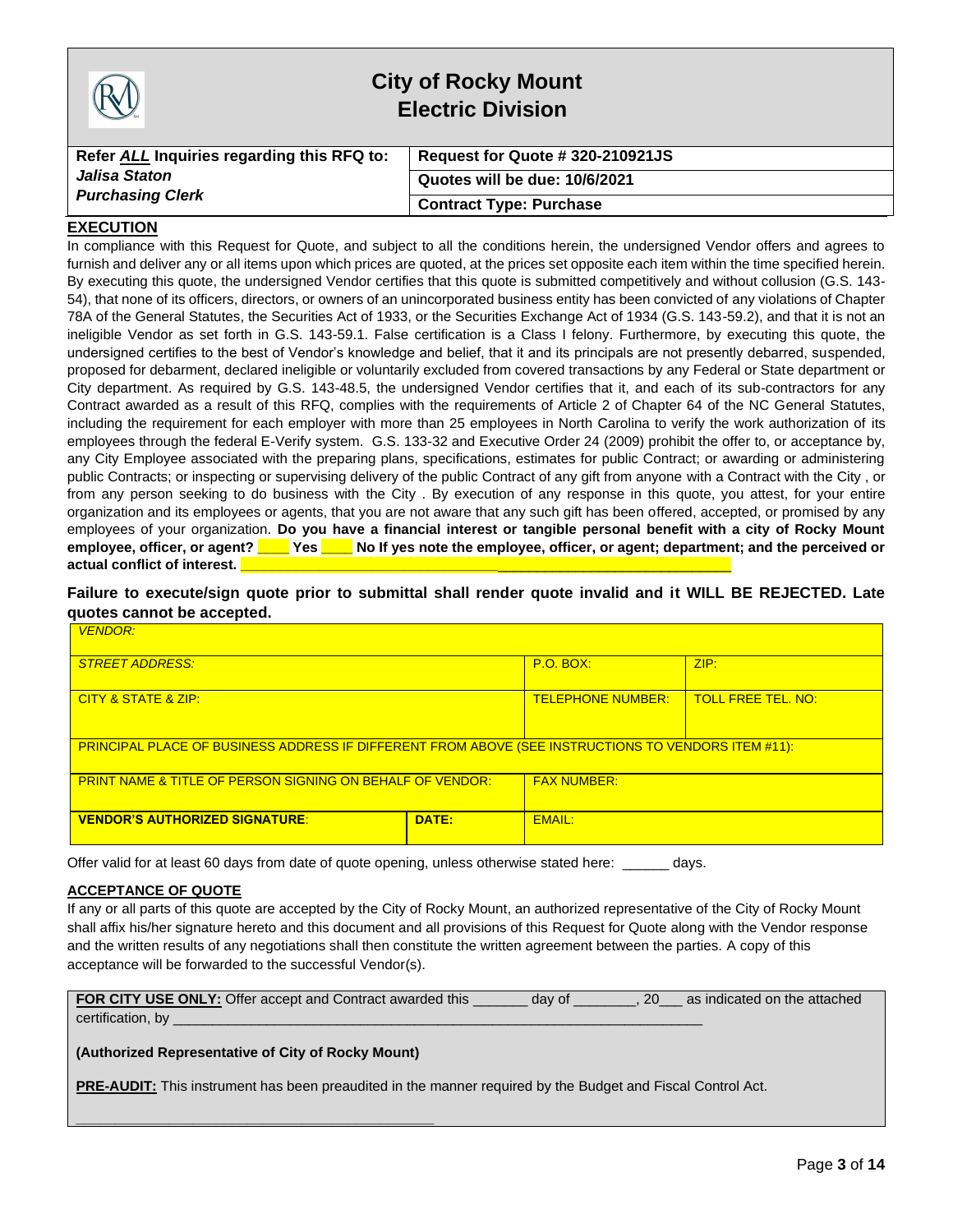**Finance Director** 

Date

# **Contents**

| 1.0 |                                                            |  |
|-----|------------------------------------------------------------|--|
| 2.0 |                                                            |  |
| 2.1 |                                                            |  |
| 2.2 |                                                            |  |
| 2.3 |                                                            |  |
| 2.4 |                                                            |  |
| 2.5 |                                                            |  |
| 2.6 |                                                            |  |
| 2.7 |                                                            |  |
| 3.0 |                                                            |  |
| 3.1 |                                                            |  |
| 3.2 |                                                            |  |
| 3.3 |                                                            |  |
| 4.0 |                                                            |  |
| 4.1 |                                                            |  |
| 4.2 |                                                            |  |
| 4.3 |                                                            |  |
| 4.4 |                                                            |  |
| 4.5 |                                                            |  |
| 4.6 |                                                            |  |
| 4.7 |                                                            |  |
| 5.0 |                                                            |  |
| 5.1 |                                                            |  |
| 5.2 |                                                            |  |
| 5.3 |                                                            |  |
|     |                                                            |  |
|     |                                                            |  |
|     | ATTACHMENT C: ACCEPTANCE OF GENERAL TERMS & CONDITIONS  13 |  |
|     |                                                            |  |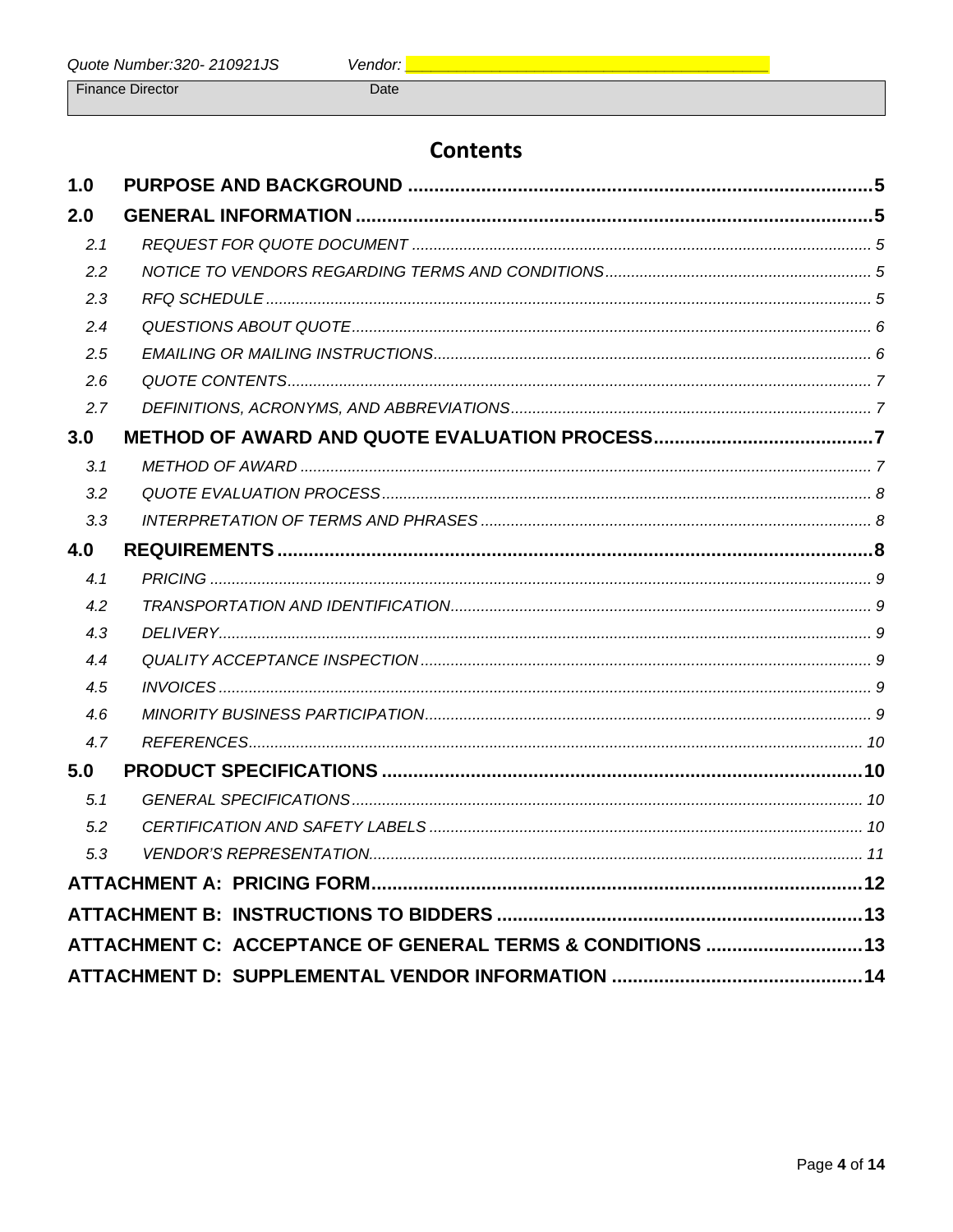# <span id="page-4-0"></span>**1.0 PURPOSE AND BACKGROUND**

The purpose of this informal bid is to obtain quotes from qualified vendors for a primary meter cabinet needed for commercial billing.

Quotes shall be submitted in accordance with the terms and conditions of this RFQ and any addenda issued hereto.

## <span id="page-4-1"></span>**2.0 GENERAL INFORMATION**

#### <span id="page-4-2"></span>**2.1 REQUEST FOR QUOTE DOCUMENT**

The RFQ is comprised of the base RFQ document, any attachments, and any addenda released before Contract award. All attachments and addenda released for this RFQ in advance of any Contract award are incorporated herein by reference. Vendor may attach its quote to this RFQ for submission; however, any and all additional, modified or conflicting terms and conditions submitted on or with Vendor's quote shall be disregarded and shall not be considered a part of any contract arising from this RFQ. Any attempt to delete or avoid the force of the previous sentence shall render Vendor's quote invalid, and it shall not be considered.

### <span id="page-4-3"></span>**2.2 NOTICE TO VENDORS REGARDING TERMS AND CONDITIONS**

It shall be the Vendor's responsibility to read the Instructions, the Cities' terms and conditions, all relevant exhibits and attachments, and any other components made a part of this RFQ and comply with all requirements and specifications herein. Vendors are also responsible for obtaining and complying with all Addenda and other changes that may be issued concerning this RFQ.

If Vendors have questions, issues, or exceptions regarding any term, condition, or other component within this RFQ (including proposed alternate language), those **must** be submitted as questions in accordance with the instructions in Section 2.4. QUESTIONS ABOUT QUOTE. If the City determines that any changes will be made resulting from the questions asked, then such decisions will be communicated in the form of an RFQ addendum. The City may also elect to leave open the possibility for post-contract negotiation and amendment of specific provisions of the Contract that have been addressed during the question and answer period. Other than through this process, the City rejects and will not be required to evaluate or consider any additional or modified terms and conditions submitted with Vendor's quote. This applies to any language appearing in or attached to the document as part of the Vendor's quote that purports to vary any terms and conditions or Vendors' instructions herein or to render the quote non-binding or subject to further negotiation. *Vendor's quote shall constitute a firm offer.* **By execution and delivery of a quote in response to this RFQ, the Vendor agrees that any additional or modified terms and conditions, whether submitted purposefully or inadvertently, shall have no force or effect, and will be disregarded. Noncompliance with, or any attempt to alter or delete, this paragraph shall constitute sufficient grounds to reject Vendor's quote as nonresponsive. Any quote that contains language that indicates the quote is non-binding or subject to further negotiation before a contractual document may be signed shall be rejected.**

Contact with anyone working for or with the City regarding this RFQ other than the City of Rocky Mount Purchasing Office Contract Lead named on the face page of this RFQ or in the manner specified by this RFQ shall constitute grounds for rejection of said Vendor's offer, at the Cities election.

### <span id="page-4-4"></span>**2.3 RFQ SCHEDULE**

The table below shows the *intended* schedule for this RFQ. The City will make every effort to adhere to this schedule.

| <b>Action</b>                                     | <b>Responsibility</b> | Date/Time           |
|---------------------------------------------------|-----------------------|---------------------|
| <b>Submit Written Questions/Question Deadline</b> | Vendors               | Monday 9/27/2021    |
| Provide Response to Questions/Addendum            | City                  | Wednesday 9/29/2021 |
| Submit Bids                                       | Vendors               | Wednesday 10/6/2021 |
| <b>Award Contract</b>                             | City                  | TBD                 |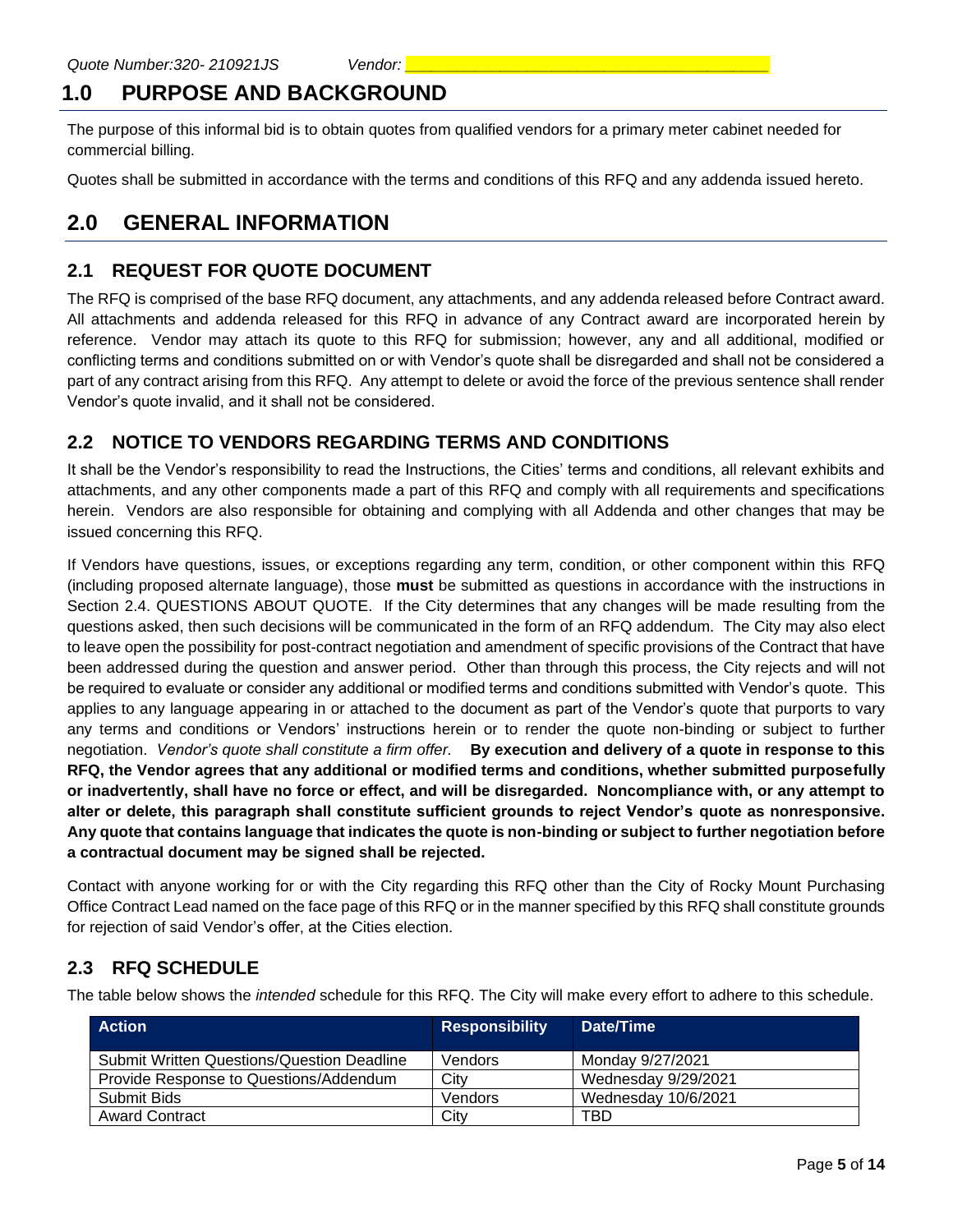## <span id="page-5-0"></span>**2.4 QUESTIONS ABOUT QUOTE**

**Purpose:** Upon review of the RFQ documents, Vendors may have questions to clarify or interpret the RFQ in order to submit the best quote possible. To accommodate the Quote Questions process, Vendors shall submit any such questions by the above due date.

**Instructions:** Written questions shall be emailed to [Jalisa.Staton@rockymountnc.gov](mailto:debra.harris@rockymountnc.gov) by the date and time specified above. Vendors should enter "RFQ  $\sharp$   $-$  Questions" as the subject for the email. Questions submittals should include a reference to the applicable RFQ section and be submitted in a format shown below:

| <b>Reference</b>         | <b>Vendor Question</b> |
|--------------------------|------------------------|
| RFQ Section, Page Number | Vendor question?       |

Questions received prior to the submission deadline date, the City 's response, and any additional terms deemed necessary by the City will be posted in the form of an addendum, available on the City of Rocky Mount Purchasing webpage https://rockymountnc.gov/bids, and/or the North Carolina's Interactive Purchasing System (IPS), [http://www.ips.state.nc.us,](http://www.ips.state.nc.us/) and shall become an Addendum to this RFQ. No information, instruction or advice provided orally or informally by any City personnel, whether made in response to a question or otherwise in connection with this RFQ, shall be considered authoritative or binding. Vendors shall be entitled to rely *only* on written material contained in an Addendum to this RFQ. The dated noted in the RFQ schedule for the City to provide responses to questions also serves as the addendum deadline. If you do not receive a courtesy email notification regarding the addendum by that date do check the City of Rocky Mount Purchasing webpage.

### <span id="page-5-1"></span>**2.5 EMAILING OR MAILING INSTRUCTIONS**

**Instructions**: Quotes, subject to the conditions made a part hereof and the receipt requirements described below, shall be received at the address indicated in the table below, for furnishing and delivering those items as described herein.

| <b>MAILING ADDRESS FOR DELIVERY OF QUOTE</b><br><b>VIA U.S. POSTAL SERVICE</b> | OFFICE ADDRESS FOR DELIVERY BY ANY OTHER<br>MEANS, SPECIAL DELIVERY, OVERNIGHT DELIVERY,<br>OR BY ANY OTHER CARRIER |
|--------------------------------------------------------------------------------|---------------------------------------------------------------------------------------------------------------------|
| QUOTE NUMBER: 320-                                                             | QUOTE NUMBER: 320-                                                                                                  |
| Attn: Jalisa Staton, Purchasing Clerk                                          | Attn: Jalisa Staton, Purchasing Clerk                                                                               |
| Address: PO BOX 1180                                                           | Address: 331 S. Franklin Street                                                                                     |
| Rocky Mount, NC 27802                                                          | Rocky Mount, NC 27802                                                                                               |

Vendors shall deliver either **one (1) signed electronic emailed copy** to [Jalisa.Staton@rockymountnc.gov](mailto:debra.harris@rockymountnc.gov) response or one **(1) signed original executed quote** to the address identified in the table in this Section. Address package and insert quote number as shown in the table above.

Quote number shall be marked on the outside of the sealed envelope with the Vendor's name and date and time of opening.

**IMPORTANT NOTE:** It is the responsibility of the Vendor to have the signed quote physically in this Office by the specified time and date quotes are due, regardless of the method of delivery. **This is an absolute requirement.** The time of delivery will be marked on each quote when received, and any quote received after the submission deadline will not be accepted or evaluated.

All risk of late arrival due to unanticipated delay—whether delivered by hand, U.S. Postal Service, courier or other delivery service or method—is entirely on the Vendor. Note that the U.S. Postal Service generally does not deliver mail to the street address above, but to the City 's Mail Service Center. Vendors are cautioned that quotes sent via U.S. Mail,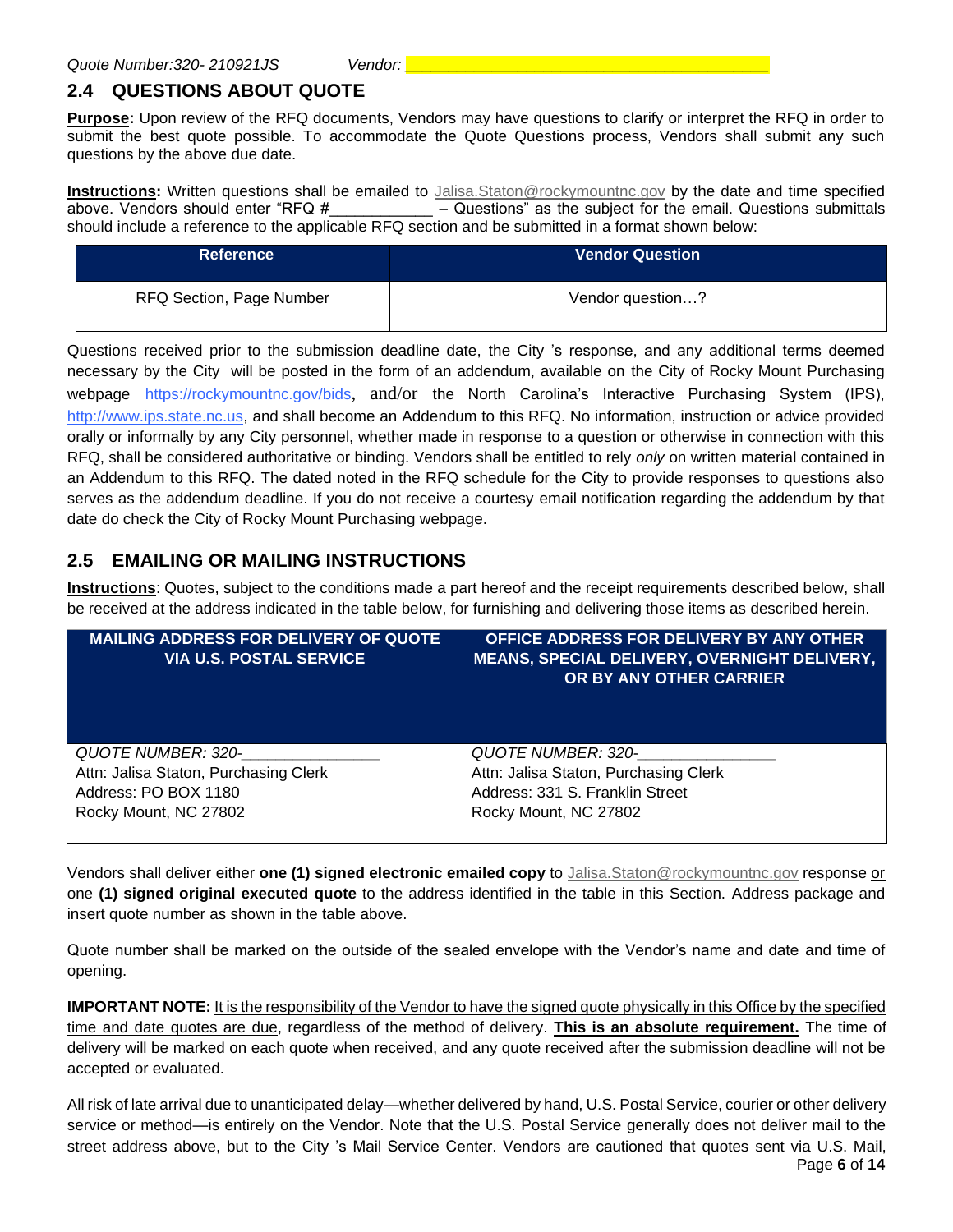including Express Mail, may not be delivered to the purchasing office on the due date in time to meet the quote deadline. All Vendors are urged to take the possibility of delay into account when submitting a quote.

If quote is hand delivered please note that the Frederick E. Turnage Municipal Building requires all visitors to sign in with the guard stationed on the first floor. Visitors will only have access through the building accompanied with a City employee.

**This informal RFQ does not require a public opening of bids.**

## <span id="page-6-0"></span>**2.6 QUOTE CONTENTS**

Vendor shall populate all attachments of this RFQ that require the Vendor to provide information and include an authorized signature where requested, as outlined below. Vendor Responses shall include the following items and they should be arranged in the following order:

- a) Completed and signed version of EXECUTION PAGE, along with the body of the RFQ, and signed receipt pages of any addenda released in conjunction with this RFQ.
- b) Completed version of ATTACHMENT A: PRICING FORM
- c) ATTACHMENT B: INSTRUCTIONS TO BIDDERS
- d) ATTACHMENT C: ACCEPTANCE OF TERMS AND CONDITIONS
- e) ATTACHMENT D: SUPPLEMENTAL VENDOR INFORMATION

#### <span id="page-6-1"></span>**2.7 DEFINITIONS, ACRONYMS, AND ABBREVIATIONS**

- a) **BUYER:** The employee of the City Department that places an order with the Vendor.
- b) **CONTRACT LEAD:** Representative of the *City of Rocky Mount Purchasing Office* who corresponds with potential Vendors in order to identify and contract with that Vendor providing the greatest benefit to the City of Rocky Mount and who will administer the contract for the City.
- c) **FOB-DESTINATION:** Title changes hand from Vendor to purchaser at the destination point of the shipment; Vendor owns commodity in transit and files any claims, and Vendor pays all freight and any related transportation charges. A solicitation may request Vendors to separately identify freight charges in their quote, but no amount or charge not included as part of the total quote price will be paid.
- d) **LOT**: A grouping of similar products within this RFQ.
- e) **ON-TIME DELIVERY:** The delivery of all items within a single order to the receiving point designated by the ordering entity within the delivery time required.
- f) **RFQ:** Request for Quote.
- g) **VENDOR:** Supplier, proposer, company, firm, corporation, partnership, individual or other entity submitting a response to a Request for Quote.

# <span id="page-6-2"></span>**3.0 METHOD OF AWARD AND QUOTE EVALUATION PROCESS**

#### <span id="page-6-3"></span>**3.1 METHOD OF AWARD**

Contracts will be awarded in accordance with G.S. 143-129, 143-131 and the evaluation criteria set out in this solicitation. Prospective Vendors shall not be discriminated against on the basis of any prohibited grounds as defined by Federal and State law.

The City may obtain quotes from one or more potential Vendors. All quotes will be evaluated, and award will be based on lowest responsive quote, lead times, and meeting specifications. **Lead times will be a determining factor for award.**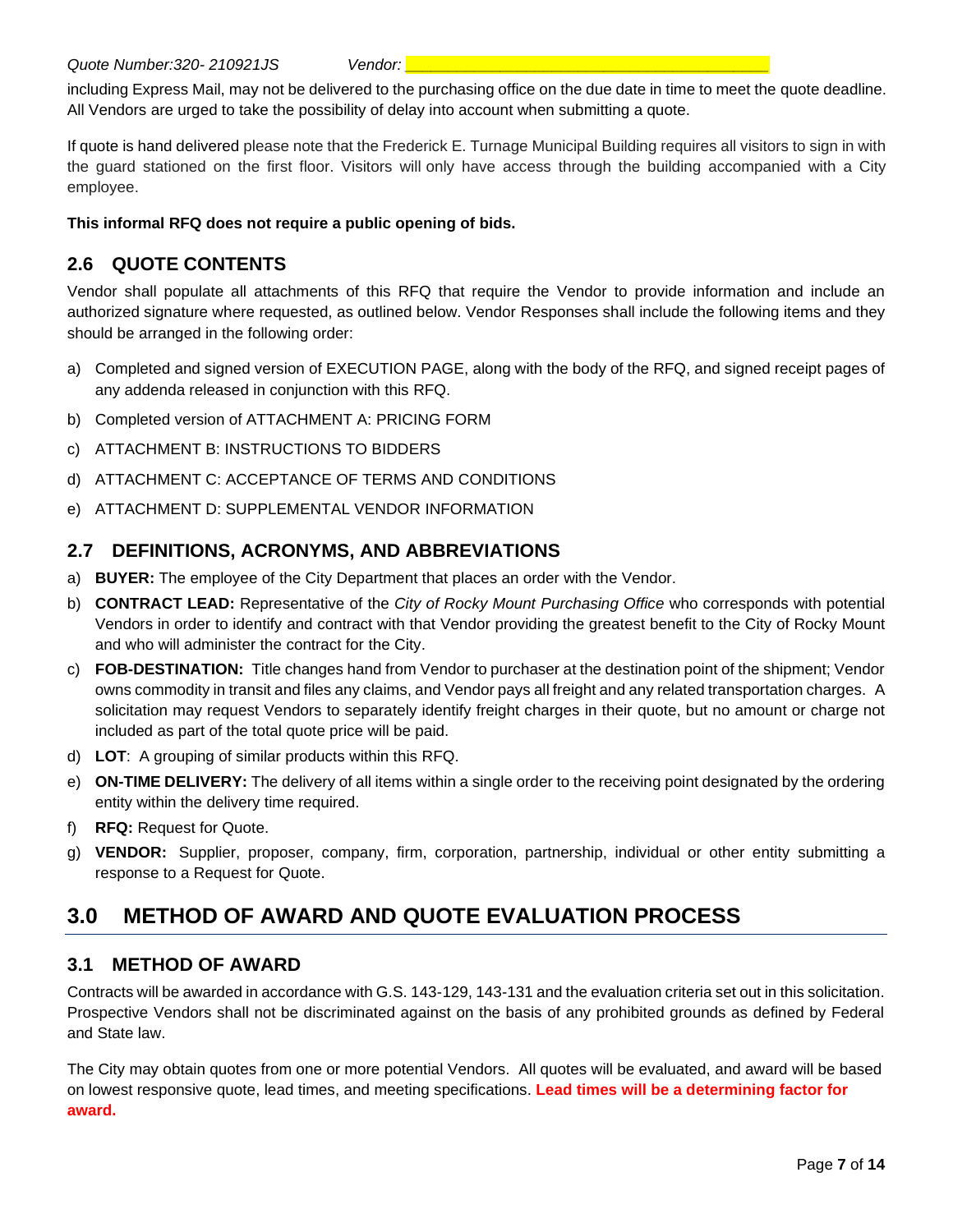*Local Preference Policy. The only exception to the lowest responsive, responsible bidder method of award will be the local preference policy. The preference will allow an Eligible Local Bidder to match the price and terms of the lowest responsible, responsive bidder who is a Non-Local Bidder, if the Eligible Local Bidder's price is within five percent (5%) or \$25,000, whichever is less, of the lowest responsible, responsive Non-Local Bidder's price .An eligible local vendor is one that is current on property taxes in the City of Rocky Mount and meets the qualifications set forth in the policy. An application can be found at https://rockymountnc.gov/vendors*

#### <span id="page-7-0"></span>**3.2 QUOTE EVALUATION PROCESS**

- a) Quotes are requested for the items as specified, or item(s) equivalent in design, function and performance. The City reserves the right to reject any quote on the basis of fit, form and function as well as cost.
- b) The City shall review the responses to this RFQ to confirm that they meet the specifications and requirements. The City reserves the right to waive any minor informality or technicality.
- c) For all responses that pass the initial review process, the City will review and assess the Vendors' pricing. The City may request additional formal responses or submissions from any or all Vendors for the purpose of clarification or to amplify the materials presented in any part of the quote. Vendors are cautioned, however, that the City is not required to request clarification, and often does not. Therefore, all quotes should be complete and reflect the most favorable terms available from the Vendor. Prices quoted cannot be altered or modified as part of a clarification.
- d) Quotes will be evaluated, based on the award criteria identified in Section 3.1 METHOD OF AWARD.

Award of a Contract to one Vendor does not mean that the other quotes lacked merit, but that, all factors considered, the selected quote was deemed most advantageous and represented the best value to the City.

Vendors are cautioned that this is a request for quote, not a request or an offer to contract, and the City reserves the unqualified right to reject any and all offers at any time if such rejection is deemed to be in the best interest of the City .

**CONFIDENTIALITY DURING PROCESS:** During the evaluation period and prior to award, all information concerning the quote and evaluation is confidential, and possession of the quotes and accompanying information is limited to personnel of the issuing department and any third parties involved in this procurement process, and to the committee responsible for participating in the evaluation. Any attempt on behalf of a Vendor to gain such confidential information, or to influence the evaluation process (e.g., contact anyone involved in the evaluation, criticize another Vendor, offer any benefit or information not contained in the quote) in any way is a violation of North Carolina purchasing law and regulations and shall constitute sufficient grounds for disqualification of Vendor's offer from further evaluation or consideration in the discretion of the City .

#### <span id="page-7-1"></span>**3.3 INTERPRETATION OF TERMS AND PHRASES**

This Request for Quote serves two functions: (1) to advise potential Vendors of the parameters of the solution being sought by the Department; and (2) to provide (together with other specified documents) the terms of the Contract resulting from this procurement. As such, all terms in the Request for Quote shall be enforceable as contract terms in accordance with the General Contract Terms and Conditions. The use of phrases such as "shall," "must," and "requirements" are intended to create enforceable contract conditions. In determining whether quotes should be evaluated or rejected, the Department will take into consideration the degree to which Vendors have proposed or failed to propose solutions that will satisfy the Department's needs as described in the Request for Quote. Except as specifically stated herein, no one requirement shall automatically disqualify a Vendor from consideration. However, failure to comply with any single requirement may result in the Department exercising its discretion to reject a quote in its entirety.

## <span id="page-7-2"></span>**4.0 REQUIREMENTS**

This Section lists the requirements related to this RFQ. By submitting a quote, the Vendor agrees to meet all stated requirements in this Section as well as any other specifications, requirements and terms and conditions stated in this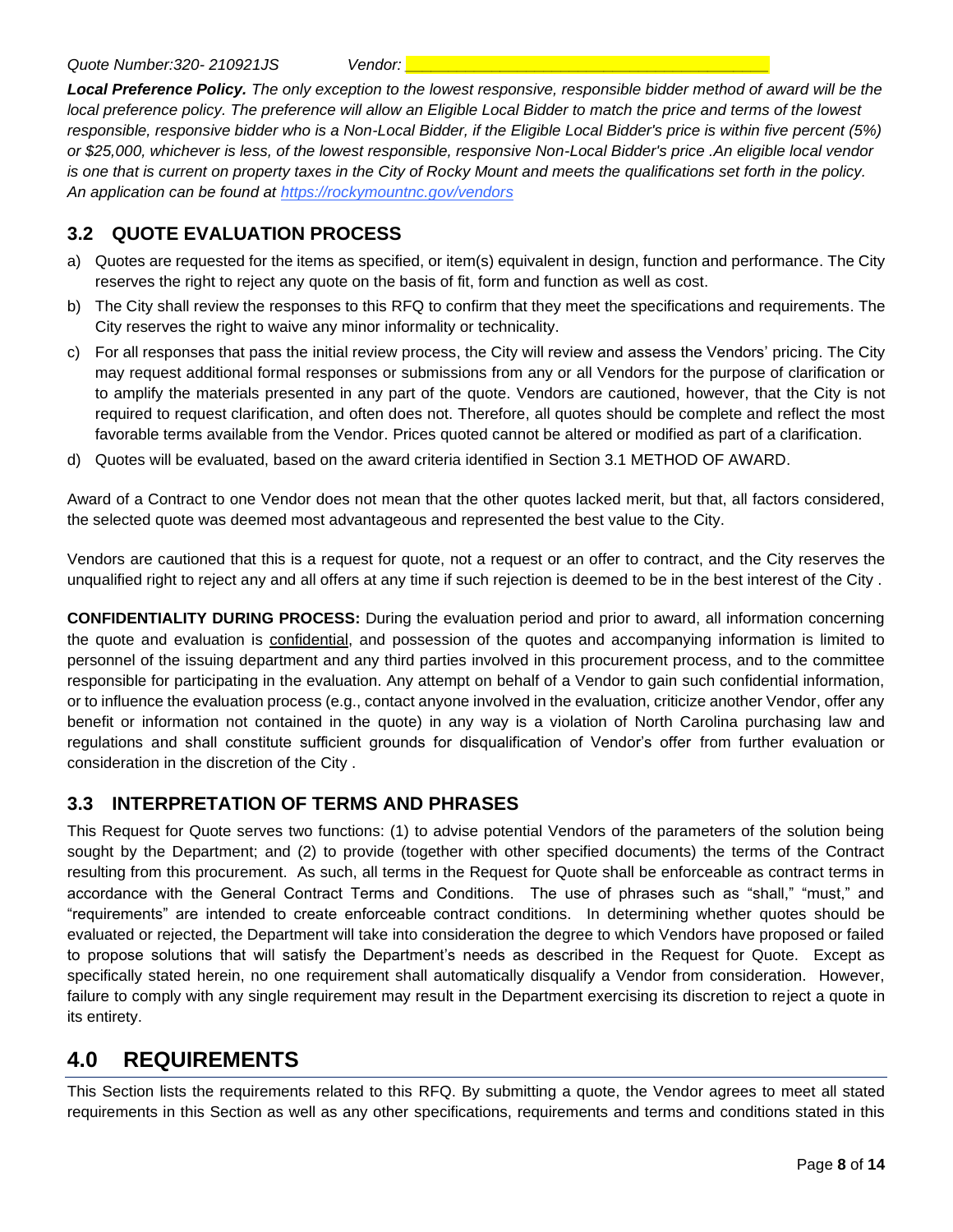RFQ. If Vendor is unclear or has any question about the specifications, requirements and terms and conditions herein, it is urged and cautioned to contact the issuing department Contract Lead as specified in this RFQ.

## <span id="page-8-0"></span>**4.1 PRICING**

Quote price shall constitute the total cost to Buyer for delivery fully assembled and ready for use, including all applicable charges for shipping, delivery, handling, administrative and other similar fees. Vendor shall not invoice for any amounts not specifically allowed for in this Quote. Complete ATTACHMENT A: PRICING FORM and include with Quote.

## <span id="page-8-1"></span>**4.2 TRANSPORTATION AND IDENTIFICATION**

The Vendor shall deliver Free-On-Board (FOB) Destination to the specified destination(s) with all transportation costs included in the quoted price.

When an order is placed using a purchase order, the purchase order number shall be shown on all packages and shipping manifests to ensure proper identification and payment of invoices. If an order is placed without using a purchase order, such as via phone, the Buyer's name shall be shown on all packages. A complete packing list shall accompany each shipment. Vendors shall not ship any products until they have received an order.

### <span id="page-8-2"></span>**4.3DELIVERY**

The Vendor shall deliver Free-On-Board (FOB) Destination to the following location(s):

1251 Thorpe Rd Rocky Mount NC 27804

For completion by Vendor: Delivery will be made from **Exercise 2008** Constanting the state of city, state) within <u>secutive calendar days after receipt of purchase order</u>. Promptness of delivery may be used as a factor in the award criteria.

#### <span id="page-8-3"></span>**4.4QUALITY ACCEPTANCE INSPECTION**

**It is the responsibility of the receiving department to inspect all materials, supplies and equipment upon delivery to insure compliance with the contract requirements and specifications.**

#### **INVOICES MAY NOT BE PAID BY THE USING DEPARTMENT UNTIL AN INSPECTION HAS OCCURRED AND THE GOODS ACCEPTED.**

### <span id="page-8-4"></span>**4.5 INVOICES**

Vendor shall invoice the City of Rocky Mount Accounting Department. The standard format for invoicing shall be Single Invoices meaning that the Vendor shall provide the Buyer with an invoice for each order. Invoices shall include detailed line item information to allow Buyer to verify pricing at point of receipt matches the correct price from the original date of order. At a minimum, the following fields shall be included on all invoices:

Vendor's Billing Address, Customer Account Number, NC Contract Number, Order Date, Buyers Order Number, Manufacturer Part Numbers, Vendor Part Numbers, Item Descriptions, Price, Quantity, and Unit of Measure.

#### <span id="page-8-5"></span>**4.6MINORITY BUSINESS PARTICIPATION**

The Bidder has the responsibility to make a good faith effort to solicit minority proposals and to attain the aspirational ten percent (10%) goal. We encourage all Bidders even MWBE/HUBs to obtain the aspirational goal where subcontracting and supplier opportunities exist.

| <b>MWBE FIRM</b> | <b>OWNERSHIP STATUS</b> | <b>ADDRESS</b> | <b>WORK TYPE</b> |
|------------------|-------------------------|----------------|------------------|
|                  |                         |                |                  |
|                  |                         |                |                  |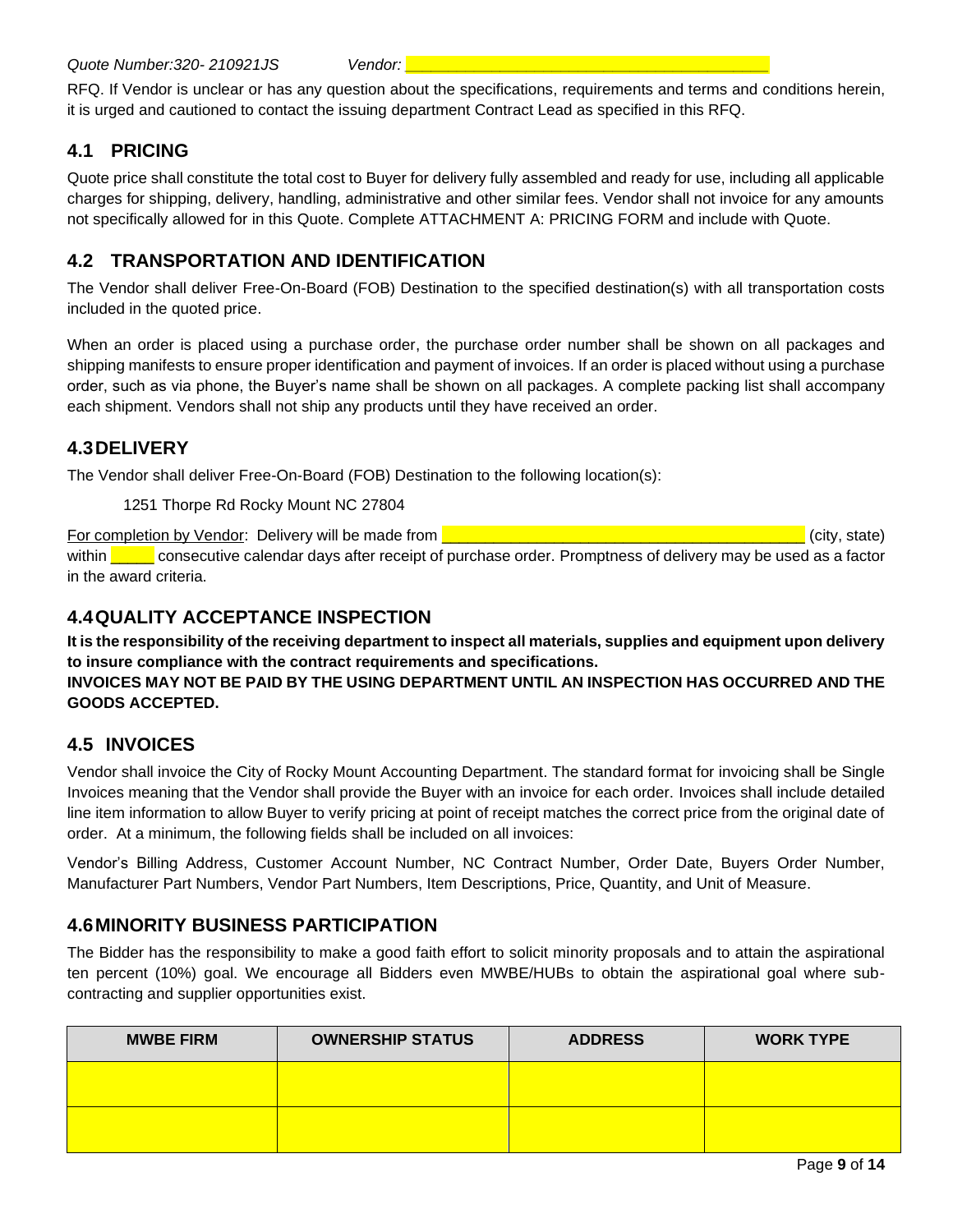| Quote Number: 320-210921JS | <i>Vendor:</i> |  |
|----------------------------|----------------|--|
|                            |                |  |

#### <span id="page-9-0"></span>**4.7REFERENCES**

Vendors shall provide at least three (3) different references for which your company has provided Services of similar size and scope to that proposed herein. The city of Rocky Mount may contact these users to determine the Services provided are substantially similar in scope to those proposed herein and Contractor's performance has been satisfactory. The information obtained shall be considered in the evaluation of the quote. If city of Rocky Mount references are provided it cannot be counted towards your three (3) required references but may be included in addition to.

| <b>COMPANY NAME</b>                            | <b>CONTACT NAME</b> | <b>TELEPHONE NUMBER</b> | <b>EMAIL</b> |
|------------------------------------------------|---------------------|-------------------------|--------------|
|                                                |                     |                         |              |
|                                                |                     |                         |              |
|                                                |                     |                         |              |
| <b>Optional: City of Rocky</b><br><b>Mount</b> |                     |                         |              |

# <span id="page-9-1"></span>**5.0 PRODUCT SPECIFICATIONS**

#### <span id="page-9-2"></span>**5.1 GENERAL SPECIFICATIONS**

- a) Metering Cabinet. 79"W X 54"0 X 58"H.
- b) Slide Out Top and Bottom Shelves.
- c) 12 Guage G90 Galvanized Steel With a Munsell Green Powder Coat Finish.
- d) Quantity {3) 15 kV, 200 Amp, 95 kV BIL, Bushing Wells.
- e) Quantity {6) Bushing Insert, 15 kV, 200 Amp95 kV BIL.
- f) 13 Terminal Prewired Meter Socket.
- g) Quantity {3)CT 15 kV, 110 kV BIL, 200:5, Ace 0.15S.
- h) Quantity (3) VT 15 kV, 110 kV BIL, 60:1, Two Bushing

### <span id="page-9-3"></span>**5.2 CERTIFICATION AND SAFETY LABELS**

PRODUCT SAFETY LISTING: All manufactured items and/or fabricated assemblies subject to operation under pressure, operation by connection to an electric source, or operation involving a connection to a manufactured, natural, or LP gas source shall be constructed and approved in a manner acceptable to the appropriate City inspector which customarily requires the label or re-examination listing or identification marking of the appropriate safety standard organization; such as the American Society of Mechanical Engineers for pressure vessels; the Underwriters Laboratories and /or National Electrical Manufacturers' Association for electrically operated assemblies; or the American Gas Association for gas operated assemblies, where such approvals of listings have been established for the type of device offered and furnished. A list of acceptable marks is available on the Division of Purchase and Contract website at: [https://ncdoa.s3.amazonaws.com/s3fs-public/pandc/Inspection/SafetyLabelsChart-30Apr15.pdf.](https://ncdoa.s3.amazonaws.com/s3fs-public/pandc/Inspection/SafetyLabelsChart-30Apr15.pdf) The CE mark is not acceptable. Further, all items furnished shall meet all requirements of the Occupational Safety and Health Act (OSHA),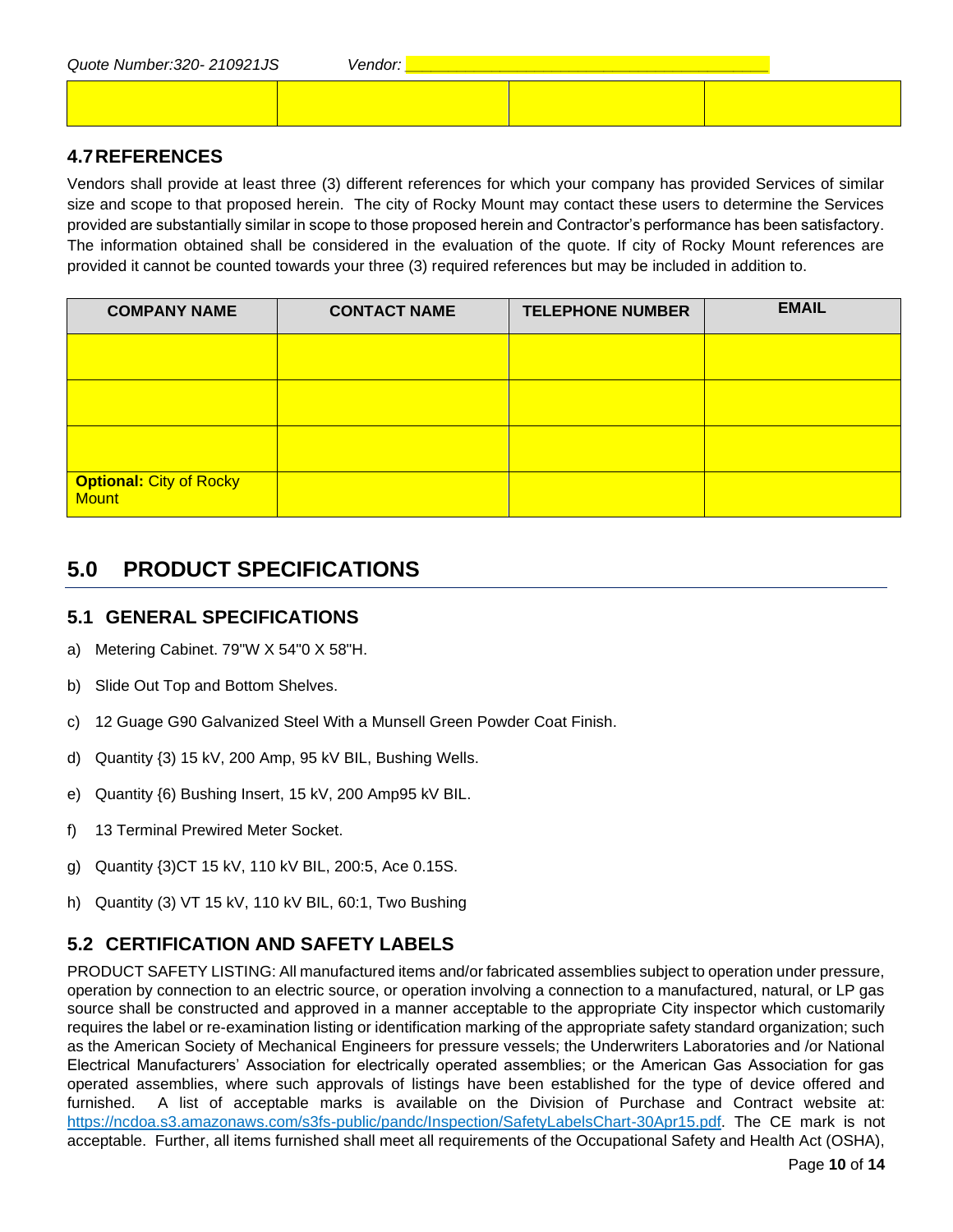and state and federal requirements relating to clean air and water pollution. Having the appropriate certification or safety label affixed to any device delivered pursuant to this solicitation, under the conditions described above, is a material condition of any contract awarded as a result of this solicitation. All costs for product and industry certifications and listings required to supply conforming products to the City as described in this RFQ are the sole responsibility of the Vendor. The certification or safety label shall be affixed and be visible on the OUTSIDE of the all products that require a certification or safety label in order to pass the a Quality Acceptance Inspection.

#### <span id="page-10-0"></span>**5.3 VENDOR'S REPRESENTATION**

- a) Vendor warrants that qualified personnel shall provide all services that may be required under The Contract in a professional manner. "Professional manner" means that the personnel performing the services shall possess the skill and competence consistent with at least the prevailing business standards in the industry. Vendor agrees that it shall not enter any agreement with a third party that may abridge any rights of the City under The Contract. Vendor shall serve as the prime contractor under The Contract and shall be responsible for the performance and payment of all subcontractor(s) that may be approved by the City. Names of any third-party Vendors or subcontractors of Vendor may appear for purposes of convenience in Contract documents; and shall not limit Vendor's obligations hereunder.
- b) If any goods, services, functions, or responsibilities not specifically described in The Contract are required for Vendor's proper performance, provision and delivery of the goods and services under The Contract, or are an inherent part of or necessary sub-requirement included within such goods and services, they will be deemed to be implied by and included within the scope of the contract to the same extent and in the same manner as if specifically described in the contract. Unless otherwise expressly provided herein, Vendor will furnish all of its own necessary management, supervision, labor, facilities, furniture, computer and telecommunications equipment, software, supplies and materials necessary for the Vendor to provide and deliver the goods and services.
- c) Vendor warrants that it has the financial capacity to perform and to continue perform its obligations under the contract; that Vendor has no constructive or actual knowledge of an actual or potential legal proceeding being brought against Vendor that could materially adversely affect performance of The Contract; and that entering into The Contract is not prohibited by any contract, or an order by any court of competent jurisdiction.

**Attachments to this RFQ begin on the next page.**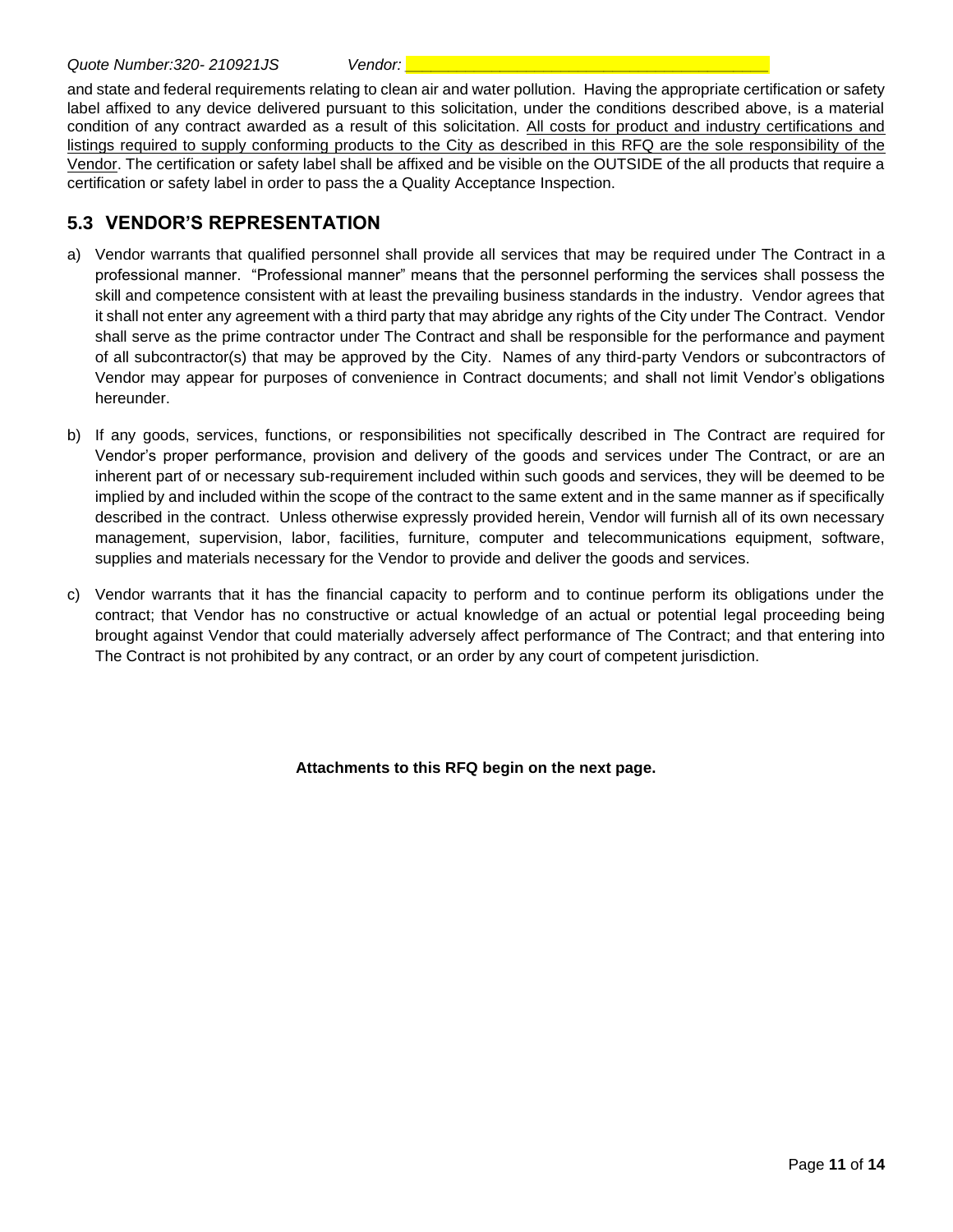## <span id="page-11-0"></span>**ATTACHMENT A: PRICING FORM**

#### **FURNISH AND DELIVER:**

| Item# | QTY. | <b>UOM</b> | <b>DESCRIPTION</b>                                                                             | <b>UNIT PRICE</b> |
|-------|------|------------|------------------------------------------------------------------------------------------------|-------------------|
|       |      | EA         | Description:<br>Manufacturer: ________________________<br>Model: _____________________________ |                   |

\*Provide descriptive literature or brochure for proposed meter cabinet.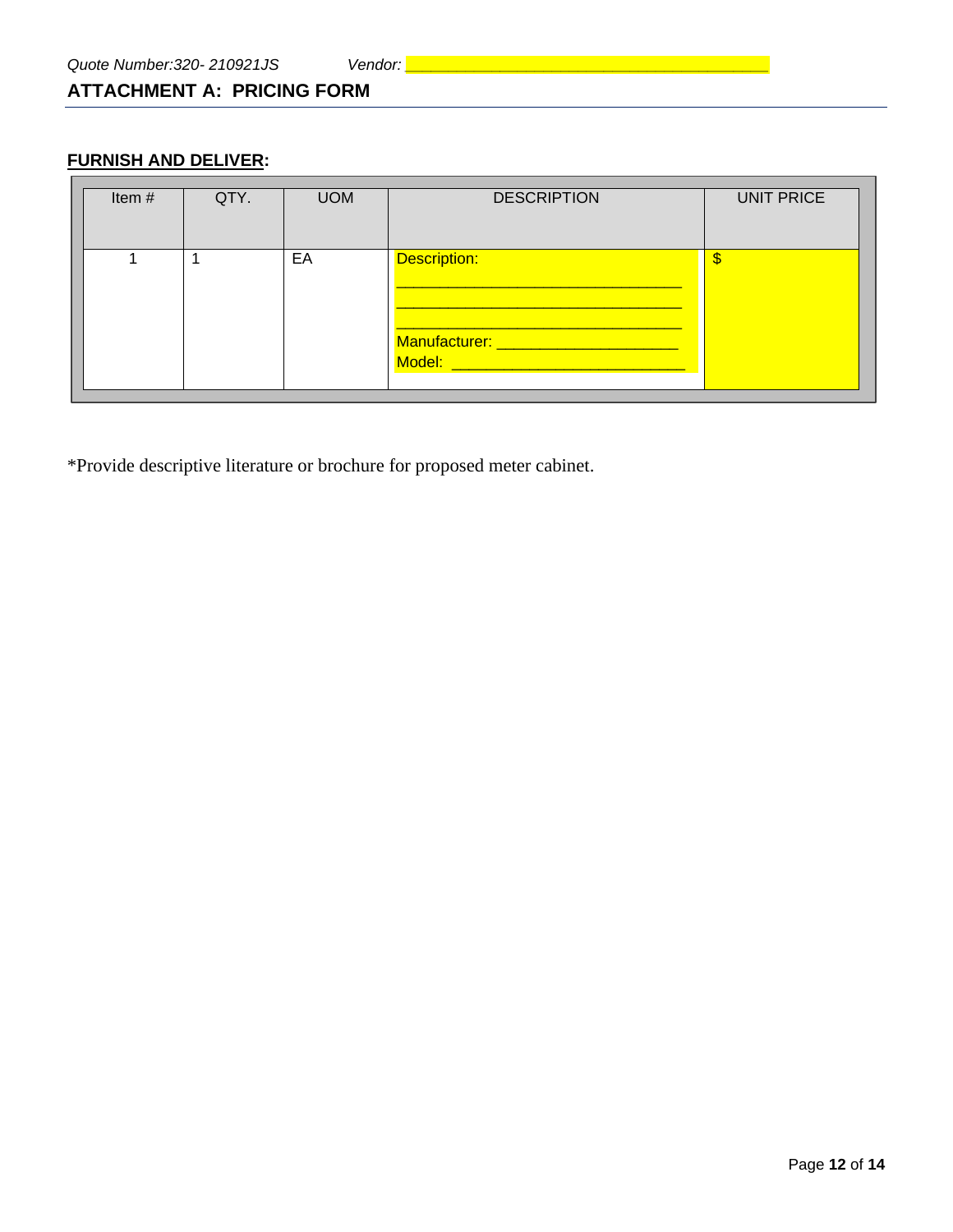## <span id="page-12-0"></span>**ATTACHMENT B: INSTRUCTIONS TO BIDDERS**

**City of Rocky Mount Instructions to Bidders Review** <https://rockymountnc.gov/vendor>

## <span id="page-12-1"></span>**ATTACHMENT C: ACCEPTANCE OF GENERAL TERMS & CONDITIONS**

Review Terms and Conditions: General at <https://rockymountnc.gov/vendor> Terms and conditions on the vendor webpage that do not apply to this bid: Federal UG Terms, FEMA Contract Provisions, Sample Contract Terms.

Check here to indicate that you have read and agree to the City of Rocky Mount General Teems & Conditions.